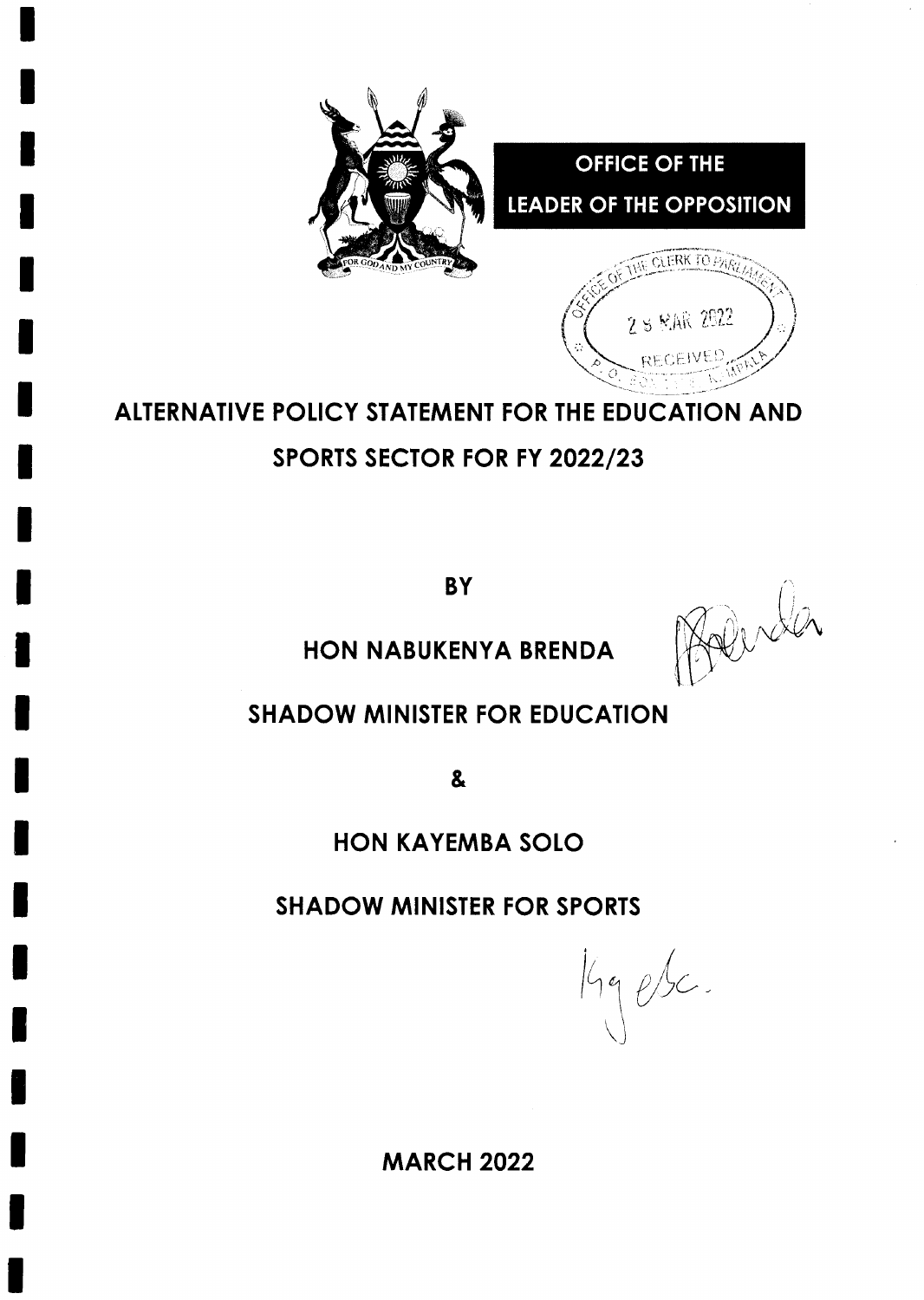### **TABLE OF CONTENTS**

 $\begin{picture}(20,20) \put(0,0){\line(1,0){10}} \put(15,0){\line(1,0){10}} \put(15,0){\line(1,0){10}} \put(15,0){\line(1,0){10}} \put(15,0){\line(1,0){10}} \put(15,0){\line(1,0){10}} \put(15,0){\line(1,0){10}} \put(15,0){\line(1,0){10}} \put(15,0){\line(1,0){10}} \put(15,0){\line(1,0){10}} \put(15,0){\line(1,0){10}} \put(15,0){\line(1$ 

 $\mathbf{I}$ 

I

I

IJ

١

 $\blacksquare$ 

j

| 3.3.3 Possible Alternative: Increase salaries for both science and non-science teachers 11    |
|-----------------------------------------------------------------------------------------------|
| 3.4 The Technical Vocational Education and Training (TVET) Policy 201912                      |
| 3.4.4 Possible Alternative: Promote positive awareness, public participation and perception   |
|                                                                                               |
| 3.5.5 Possible Alternative: Phaseout non-degree holders naturally as teachers retire "with    |
|                                                                                               |
| 3.6.6 Possible Alternative: Diversify (STEM) programmes to accommodate the vocational         |
| 3.9 Lack of progress in the review of the National Council of Sports Act 196419               |
| 3.9.9 Possible Alternative: Institute a policy through the investment authority 19            |
| 3.10 Lack of a structural frame work for recognition and reward of excelling sports persons19 |
|                                                                                               |
|                                                                                               |
|                                                                                               |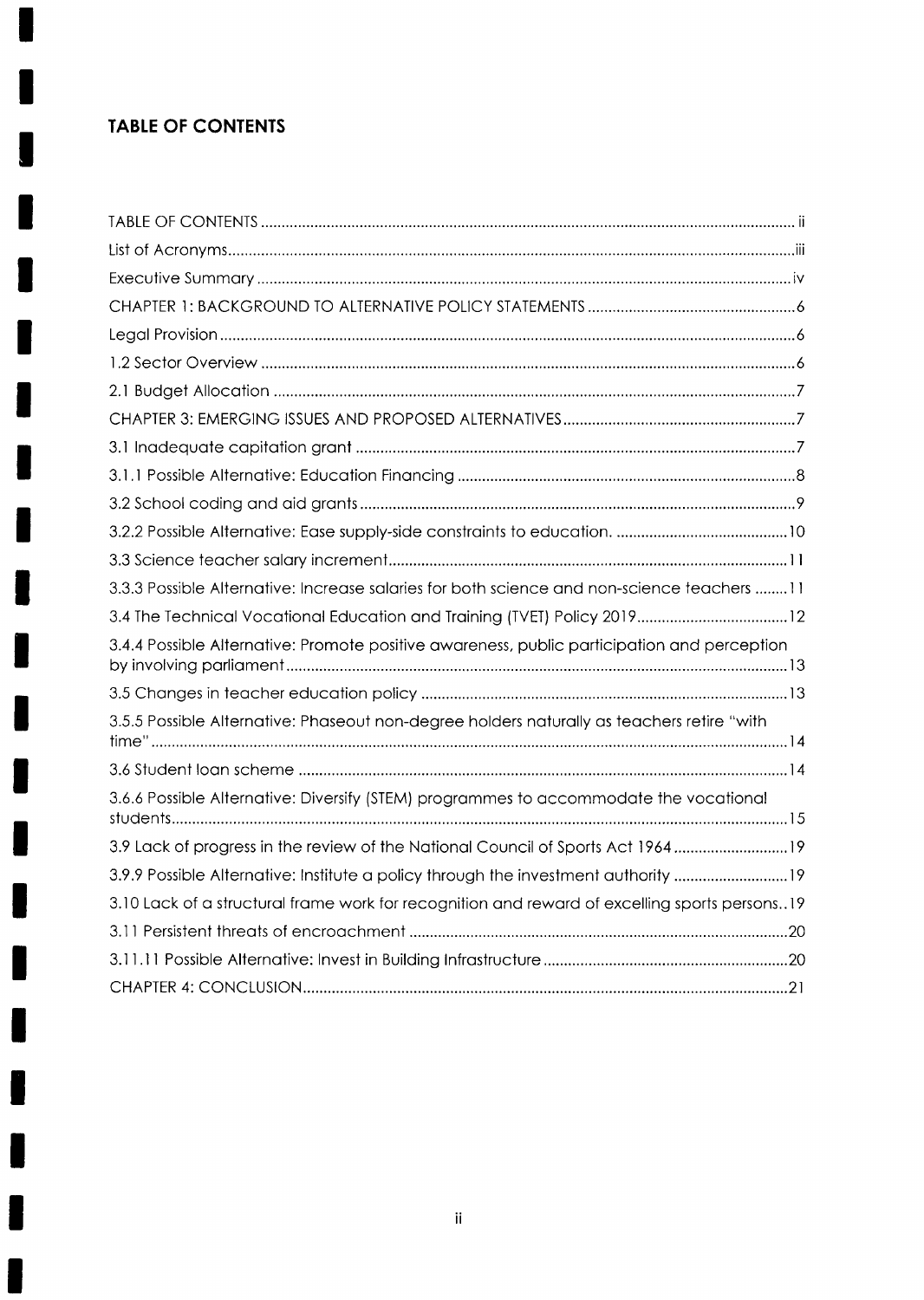### List of Acronyms

 $\mathbf{I}$ 

H

I

I

I

 $\blacksquare$ 

I

| APL/UPPETP   | Universal Post Primary Education and Training Project |  |  |  |  |
|--------------|-------------------------------------------------------|--|--|--|--|
| <b>BFP</b>   | <b>Budget Framework Paper</b>                         |  |  |  |  |
| <b>CPD</b>   | Continuous Professional Development                   |  |  |  |  |
| DIT          | Directorate of Industrial Training                    |  |  |  |  |
| <b>EGRA</b>  | <b>Early Grade Reading</b>                            |  |  |  |  |
| <b>EMIS</b>  | Education Management Information System               |  |  |  |  |
| <b>ESSR</b>  | Environmental Safety, Sustainability & Risk           |  |  |  |  |
| FY.          | <b>Financial Year</b>                                 |  |  |  |  |
| <b>HESLB</b> | Higher Education Student's Financing Board            |  |  |  |  |
| <b>HRM</b>   | Human Resource Management                             |  |  |  |  |
| ICT          | Information Communication Technology                  |  |  |  |  |
| <b>MOES</b>  | Ministry of Education and Sports                      |  |  |  |  |
| <b>NDP</b>   | National Development Plan                             |  |  |  |  |
| <b>NGO</b>   | Non-Governmental Organisation                         |  |  |  |  |
| <b>NRM</b>   | National Resistance Movement                          |  |  |  |  |
| <b>NTCS</b>  | National Teachers' Colleges                           |  |  |  |  |
| <b>NTP</b>   | National Teacher Policy                               |  |  |  |  |
| ODeL         | On-line Distance e-learning                           |  |  |  |  |
| <b>OLOP</b>  | Office of the Leader of the Opposition                |  |  |  |  |
| PAF          | Performance and Accountability Framework              |  |  |  |  |
| PES          | <b>Physical Education and Sports</b>                  |  |  |  |  |
| PLE          | Primary Leaving Examination                           |  |  |  |  |
| <b>PTC</b>   | <b>Primary Teachers College</b>                       |  |  |  |  |
| <b>PTCS</b>  | <b>Primary Teachers Colleges</b>                      |  |  |  |  |
| <b>SNE</b>   | Special Needs Education                               |  |  |  |  |
| <b>STEM</b>  | Science Technology Engineering Mathematics/Science    |  |  |  |  |
| <b>TVET</b>  | <b>Technical Vocational Education and Training</b>    |  |  |  |  |
| <b>UACE</b>  | Uganda Advanced Certificate of Education              |  |  |  |  |
| <b>UAHEB</b> | Uganda Allied Health Examination Board                |  |  |  |  |
| UBTEB        | Uganda Business and Technical Examination Board       |  |  |  |  |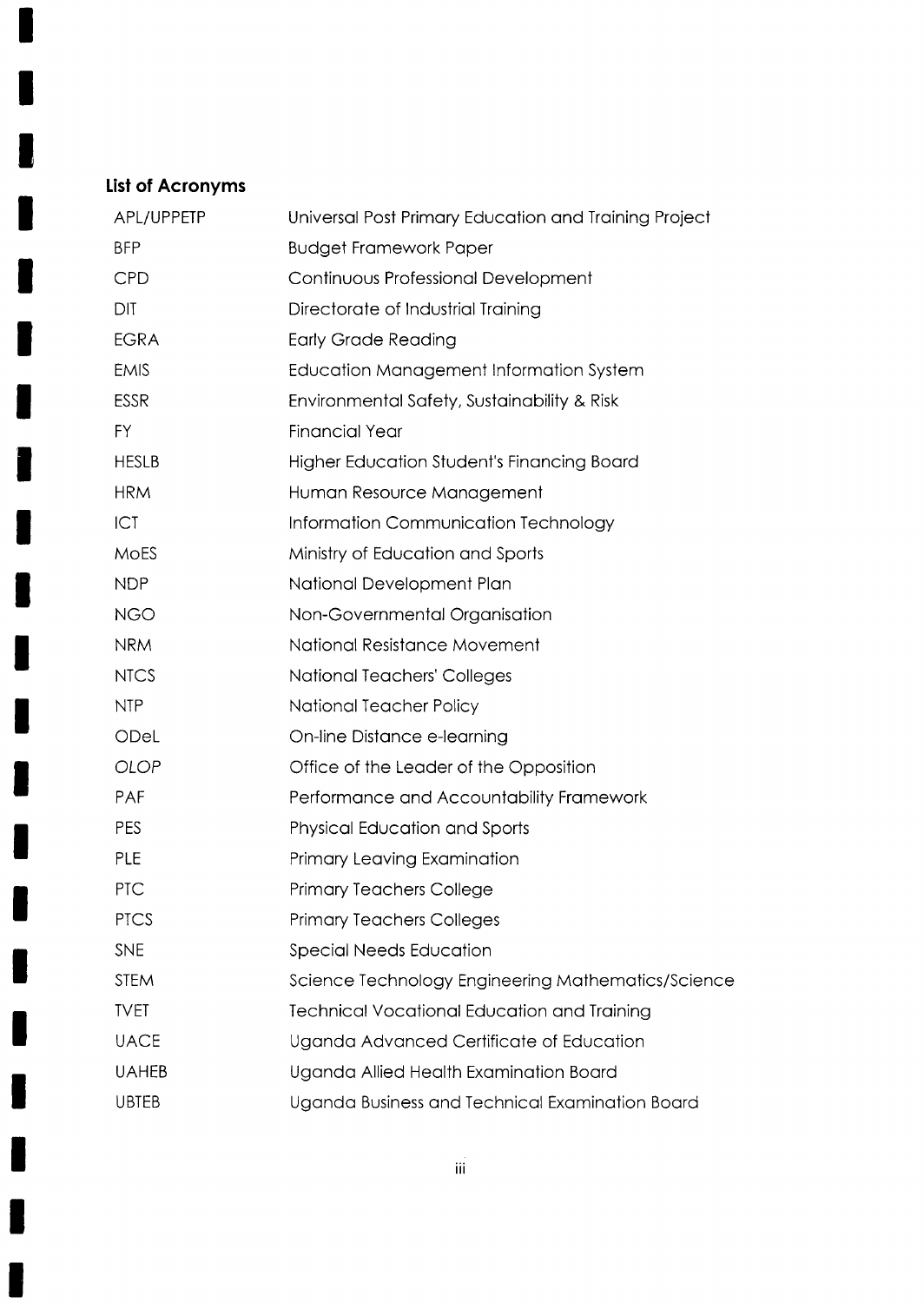| <b>UCE</b>    | Uganda Certificate of Education                             |  |  |  |  |
|---------------|-------------------------------------------------------------|--|--|--|--|
| <b>UGIFT</b>  | Uganda Intergovernmental Fiscal Transfer Programme          |  |  |  |  |
| UGX           | Uganda Shillings                                            |  |  |  |  |
| <b>UNATU</b>  | Uganda National Teachers' Union                             |  |  |  |  |
| <b>UNEB</b>   | Uganda National Examination Board                           |  |  |  |  |
| <b>UNESCO</b> | Uganda National Commission for United Nations Educational,  |  |  |  |  |
|               | Scientific and Cultural Organisation                        |  |  |  |  |
| <b>UNITE</b>  | Uganda National Institute for Teacher Education             |  |  |  |  |
| <b>UNMEB</b>  | Uganda Nurses and Midwives Examination Board                |  |  |  |  |
| <b>UPE</b>    | Universal Primary Education                                 |  |  |  |  |
| <b>USAID</b>  | United States Agency for International Development          |  |  |  |  |
| USE/UPOLET    | Universal Secondary Education/Universal Post Ordinary Level |  |  |  |  |
|               | Education and Training                                      |  |  |  |  |
| <b>USEEP</b>  | Uganda Secondary Education Expansion Project                |  |  |  |  |

#### **Executive Summary**

Rt. Hon Speaker, in line with Section 6E (2) of the Administration of Parliament (Amendment) Act, 2006, I was appointed a Shadow Minister for the Education, the authority and responsibility with which I have the privilege to present this Alternative Ministerial Policy Statement under rule 147 of our Rules of Procedure.

We hereby present our analysis together with possible alternatives in response to the Ministerial Policy Statement laid before this Parliament for the Education and Sports sub-programme for the FY 2022/23 which we have studied, had engagements with different stakeholders in the committee on Education and Sports and also from field visits among others.

This sub-sector has not been fully operational for close to two years since March, 2020 when the first lockdown was instituted till 10<sup>th</sup> January, 2022 when schools re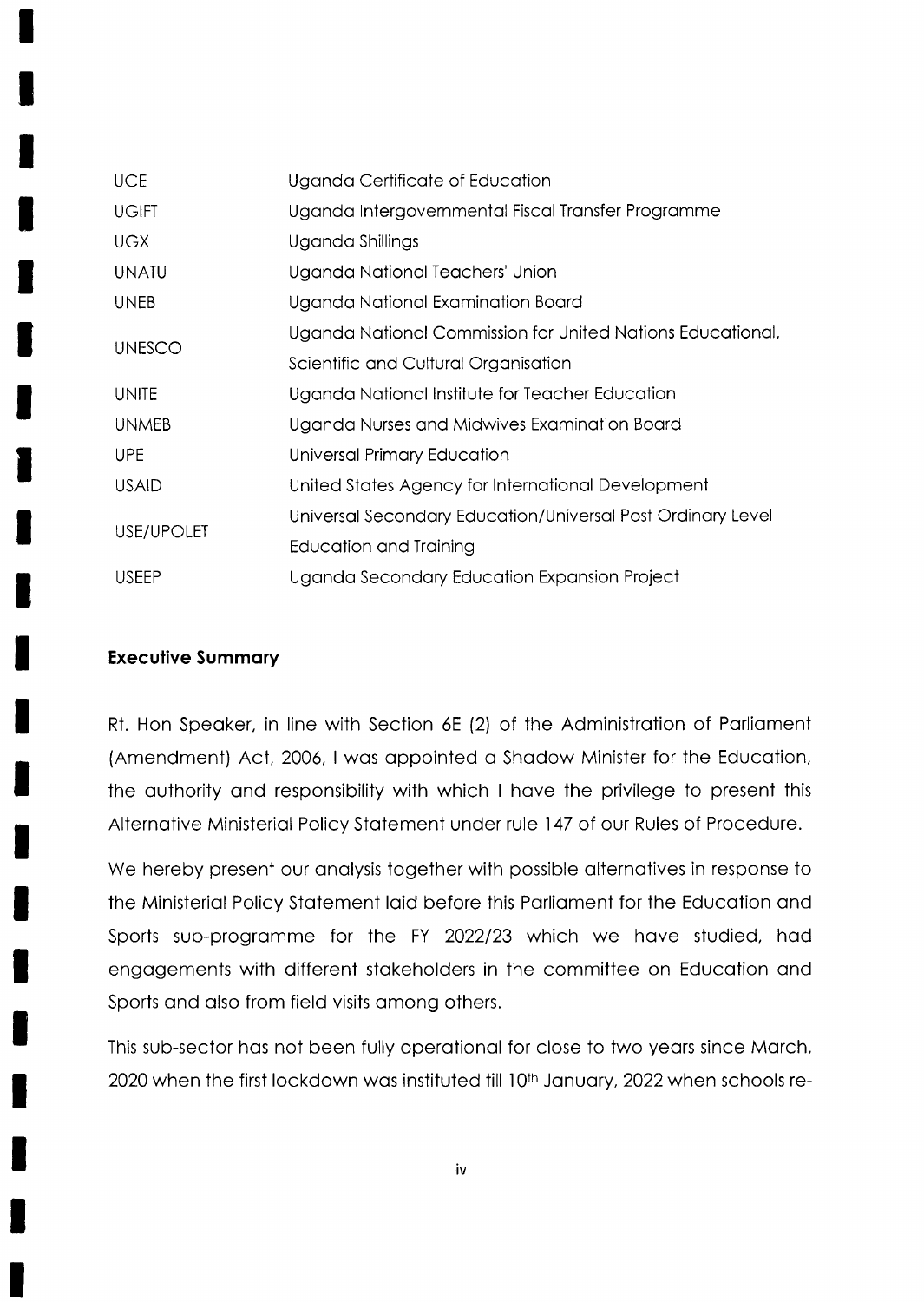opened. At the time of opening, the educotion institutions were in dire need for criticol leorning focilities ond rehobilitotion, omong other issues.

During this period, o number of promises which included giving monetory ossistonce to privote schools, virtuol leorning ond distribution of rodios to leorners to encourage distance learning were not met something that saw promotion of inclusive quolity educotion ond lifelong leorning opportunities for oll holted.

The specific planned interventions by the Sub-sector in the FY 2022/23<sup>1</sup> include omong others roll-out EGRA methodologies in 3 Locol Governments torgeting P.l to P.4 teachers, pay UPE capitation grants, pay USE/UPOLET capitation grants, finolize the development of UNITE ocodemic progroms ond relevont policy frameworks, rollout a modularized curricular, monitor and support supervise 193 TVET institutions, collect data from 10 public universities and 24 private degreeowording institutions on complionce to |CT-enobled leorning ond other key institutionol performonce indicotors to inform policy processes.

Among the key issues thot we identified in the sub-sector include the following; inodequote copitotion gront, issues with school coding ond oid gronts, issues with science teocher solory increment, issues with the Technicol Vocotionol Educotion ond Troining (TVEI) Policy 2019, chonges in teocher educotion policy, issues with the student loon scheme, Lock of progress in the review of the Notionol Council of Sports Act 1964, Lack of a structural frame work for recognition and reward of excelling sports persons ond persistent threots of encroochment

A number of olternotive policy interventions hove been proposed ond these include; identifying and adopting sources for funding education, easing supplyside constraints to education, increasing salaries for both science and nonscience teochers, promoting positive oworeness, public porticipotion ond perception by involving porlioment, phosing out non-degree holders noturolly os

<sup>&</sup>lt;sup>1</sup> Ministry of Education and Sports, 2022. Ministerial Policy Statement Financial Year 2022/2023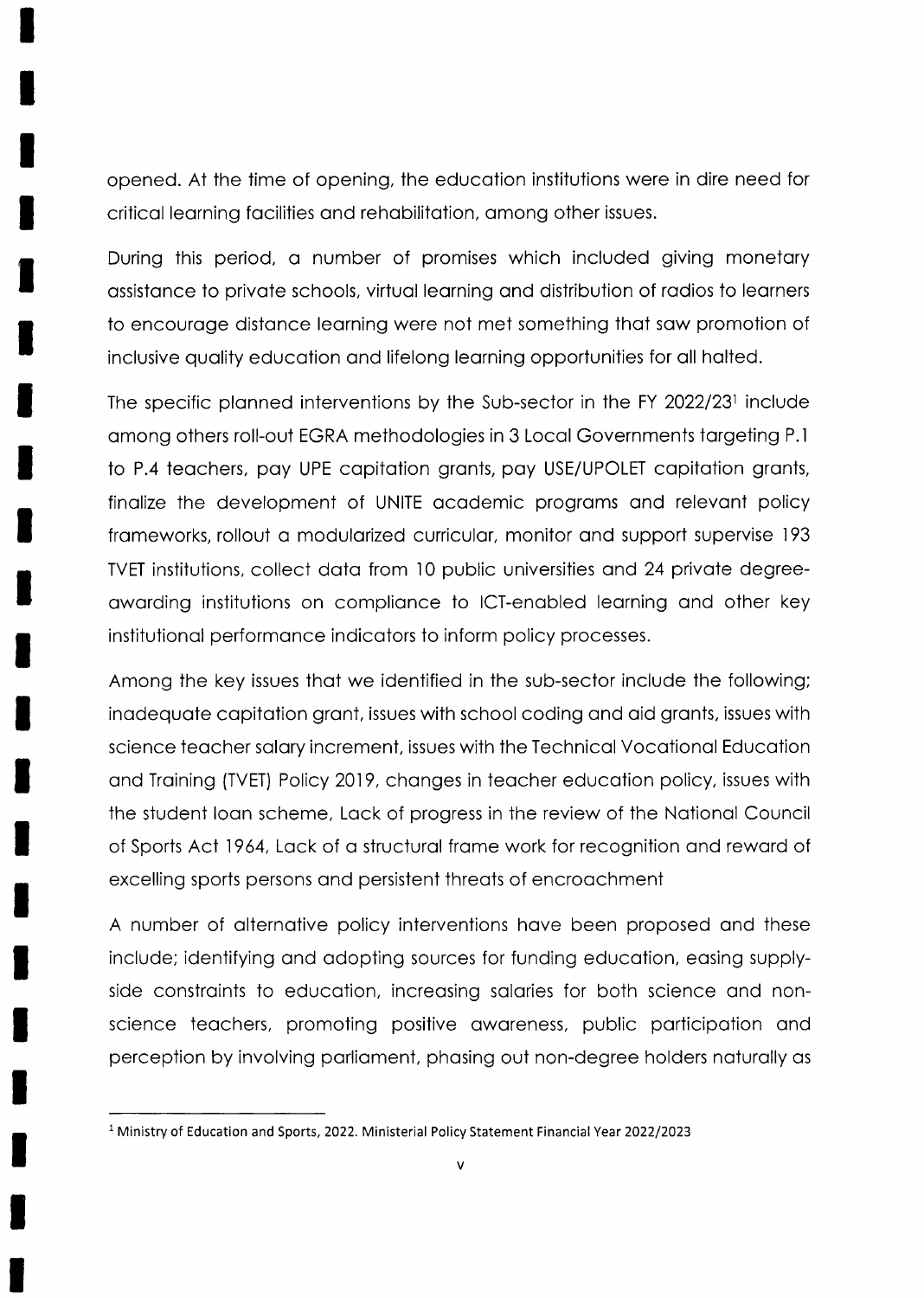teachers retire "with time", diversifying (STEM) programmes to accommodate the vocational students, Instituting a policy through the investment authority, instituting an awarding Structure and investing in building Infrastructure

Rt. Hon Speaker and Honorable Members, to achieve the strategic objective of equitable access to relevant and quality education and training, ensure delivery of relevant and quality education and training and enhancing efficiency and effectiveness of education and sports service delivery at all levels, I seek the support of all of us in pursuit of a country that invests in its human capital as a way of securing its future as aligned in the National Development Plan (NDPIII) 2020/21-2024/25.

I beg to submit.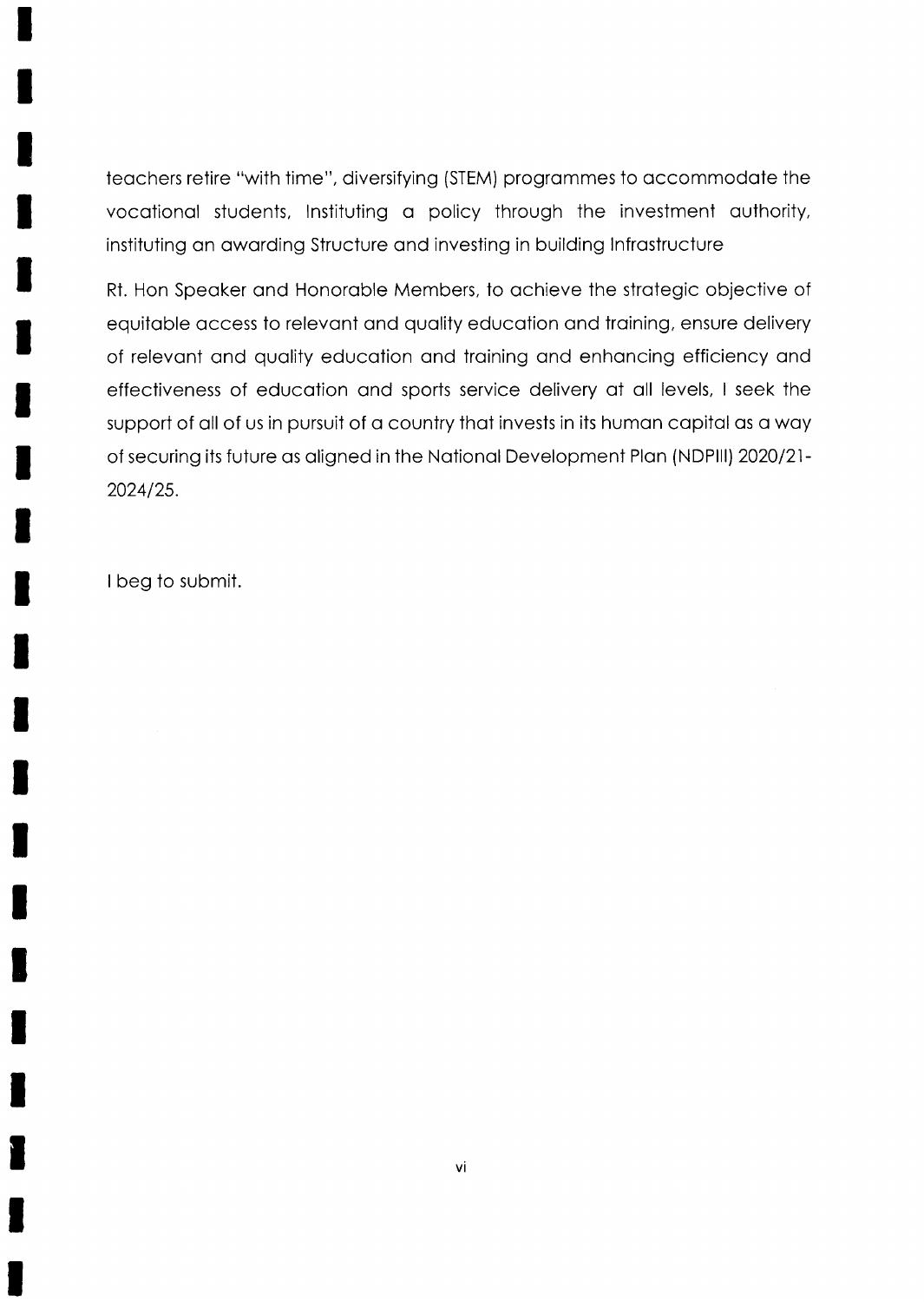#### CHAPTER l: BACKGROUND TO ALTERNAIIVE POIICY SIATEMENTS

#### legol Provision

Rt. Hon Speaker, I rise under rule 147 of our Rules of Procedure of the Parliament of Ugondo thot requires o Shodow Minister to submit olternotive policy stotement to Parliament by the 29<sup>th</sup> day of March.

In line with Section 6E (2) of the Administration of Parliament (Amendment) Act, 2006, I wos oppointed o Shodow Minister for the Educotion ond Sports by the Leader of Opposition in Parliament in consultation with party leadership with portfolios ond functions thot correspond to those of Cobinet Ministers, the outhority ond responsibility with which I present this Alternotive Ministeriol Policy Stotement.

Further, in occordonce with Section 6E (4) of the Administrotion of Porlioment (Amendment) Act, 2006, we hove studied the Ministeriol Policy Stotement for ihe Education and Sports Sector for the FY 2022/23 of government, attended committee deliberotions on policy lssues, given the different porty's views ond opinions, I hereby present our onolysis together with possible olternotives.

#### 1.2 Sector Overview

The educotion sector in Ugondo hod not been fully operotionol for close to iwo yeors since Morch, 2020 when the first lockdown wos instituted. ln this period, the President, who was constantly updating the public on the pandemic, made a number of promises which included giving monetary assistance to private schools and distributing radios to learners to encourage distance learning which were not met.

Virtual learning plans were halted after government proposed to purchase 9 million radios, and more than 137,000 television sets to facilitate distance learning. On November 19,2020, the budget committee discouroged ond declined to opprove the Shs336.8 billion supplementory expenditure request for this purchose.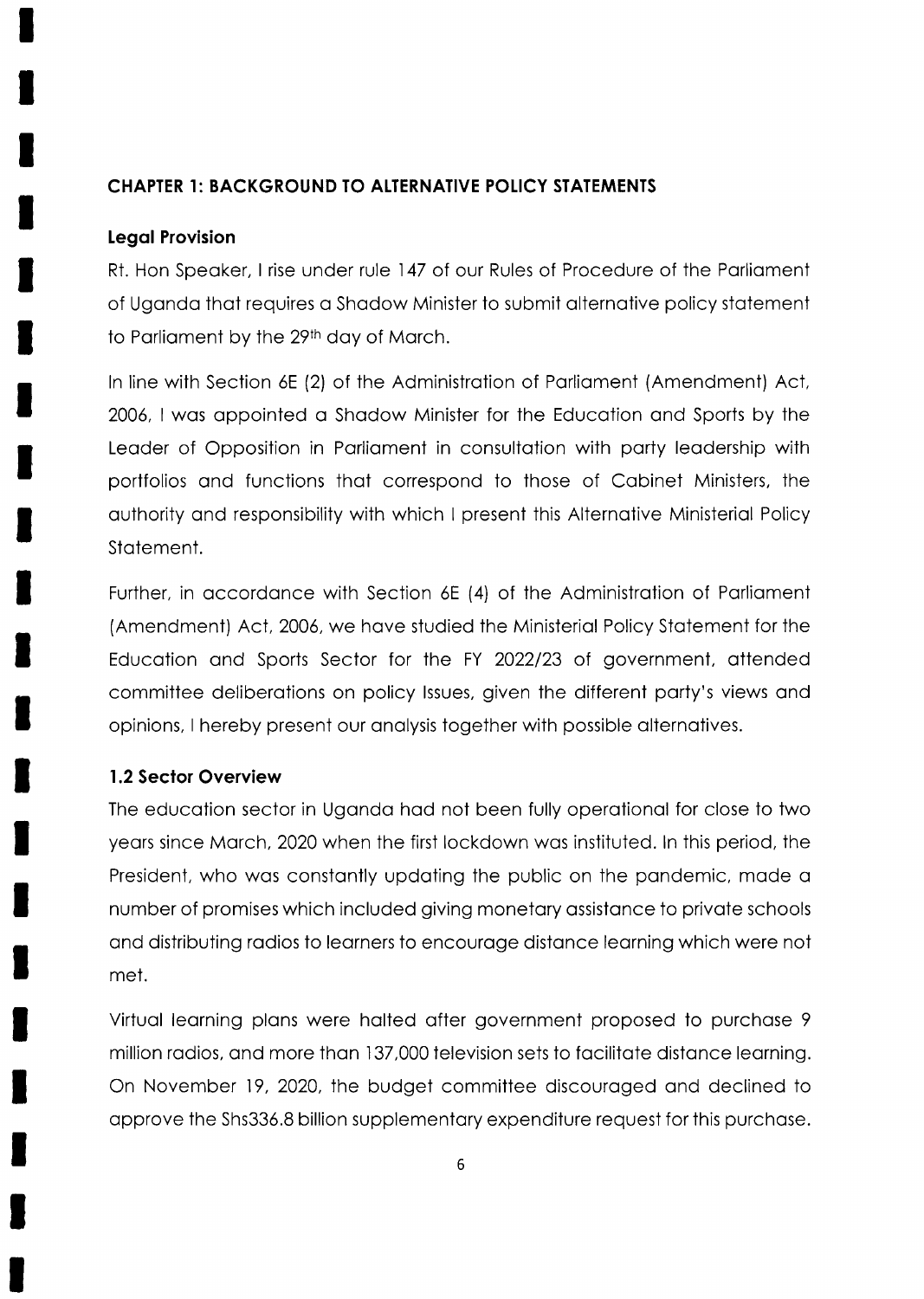All this time passed minus government providing any alternative for student's learning at home.

On June 18th 2021, the President instituted another nationwide lockdown which ran up to 10<sup>th</sup> January, 2022 when schools re-opened. At the time of opening, the education institutions were in dire need for critical learning facilities and rehabilitation, among other issues.

Promoting inclusive, quality education and lifelong learning opportunities for all if the status quo is maintained, will not reflect well even when 52.2% of the proposed budget for the FY 2022/23 - FY2026/27 under Human Capital Development is allocated towards Education, Sports and skills yet the performance of the sector has for long been struggling with unending distresses.

#### **CHAPTER 2: SITUATIONAL ANALYSIS OF MINISTERIAL POLICY STATEMENT**

#### **2.1 Budget Allocation**

The plot below shows the trend in the budget estimates for the Ministry of Education and Sports from the financial year 2022/23 - FY 2026/27. It is observed that there is going to be a dip in budget allocations for FY 2022/23.



Source: Data from the MPS for Education and Sports FY 2022/23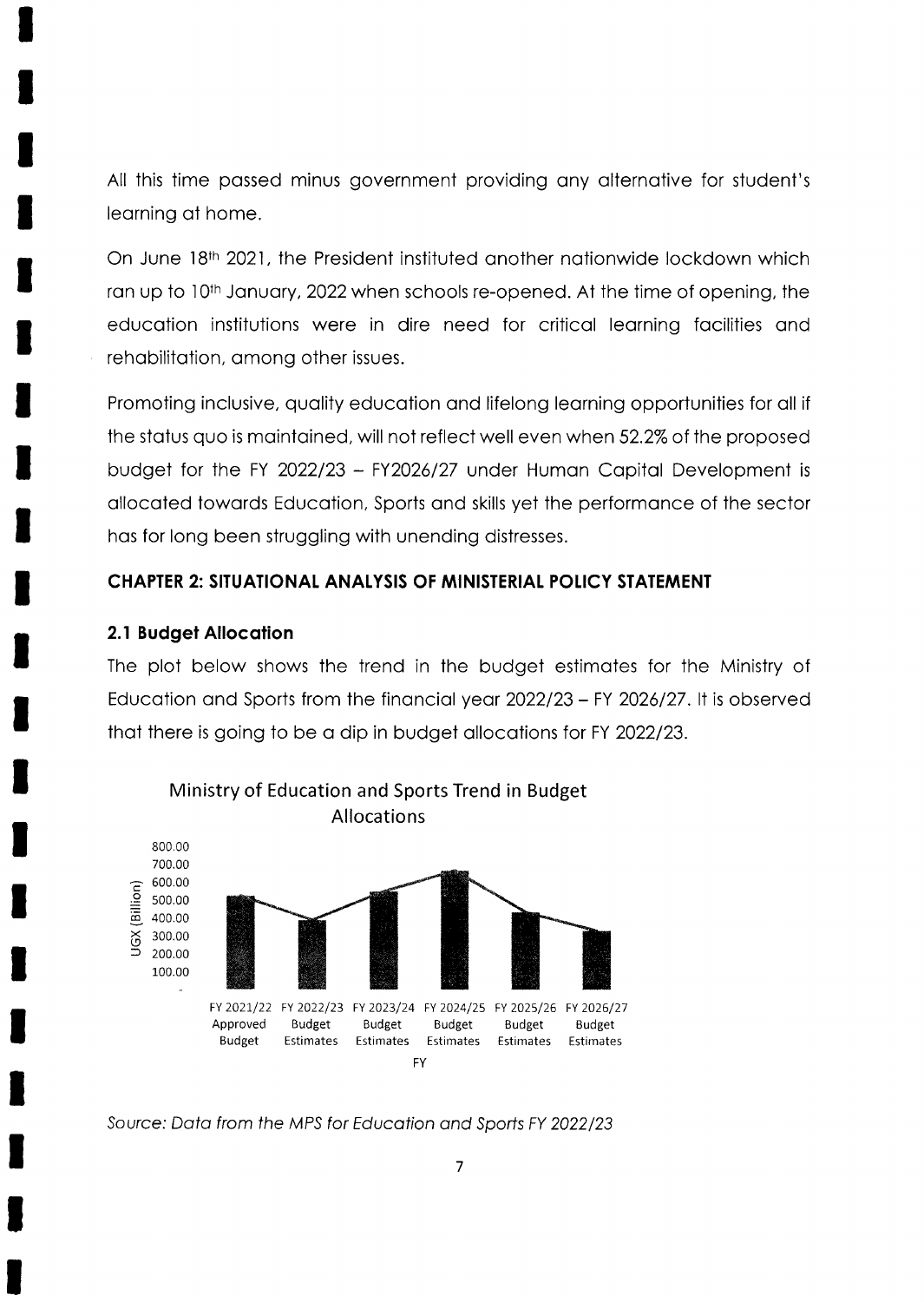Most of the key Sub-Subsector budget estimotes ore cut os observed from the FY 2021/22 and very few Sub-SubProgramme have been increased in terms of Budget ollocotions.

| Sub-Subprogramme                                  | 2021/22<br>FY.<br><b>Billion</b> | FY 2022/23 Proposed<br>(Ushs<br>(Ushs Billion) | <b>Variance</b><br>(Ushs billion) |
|---------------------------------------------------|----------------------------------|------------------------------------------------|-----------------------------------|
| Counselling<br>Guidance,<br>and Placement         | 1.228172                         | 0.44                                           | 0.788172                          |
| Sports and PE                                     | 4.883426                         | 2.01                                           | 2.873426                          |
| Policy, Planning<br><b>Support Services</b>       | and 115.960368                   | 53.449                                         | 62.511368                         |
| Education, Sports and skills                      |                                  | 85.921                                         | $-85.921$                         |
| Pre-Primary and Primary                           | 39.203803                        |                                                | 39.203803                         |
| Secondary<br><b>Basic</b><br>and<br>Education     | 88.529625                        | 77.524                                         | 11.005625                         |
| Technical<br>Vocational<br>Education and Training |                                  | 175.443                                        | $-175.443$                        |
| <b>Special Needs Education</b>                    | 4.676637                         | 10.421                                         | $-5.744363$                       |
| Higher Education                                  | 61.600713                        | 31.949                                         | 29.651713                         |
| <b>Skills Development</b>                         | 190.427401                       |                                                | 190.427401                        |
| Quality and Standards                             | 30.394715                        | 5.696                                          | 24.698715                         |
| <b>Grand Total</b>                                | 536.90486                        | 403.231                                        | 133.67386                         |

Those whose budget estimotes hove been cut include coreer guidonce, counselling ond Plocement by Ushs 0.79 billion, Sports ond Physicol Educotion by Ushs 2.870 billion, Policy, Planning and Support services by Ushs 62.511 billion and Quolity ond Stondords by Ushs 24.694 billion. Budget Estimotes for Bosic ond Secondary Education and Special Needs are the only ones that increased by Ushs 15.924 billion ond Ushs 5.741 billion respectively.

On account of the proposed cuts as stipulated in the MPS for FY 2022/23, the Ministry will not be oble to deliver some of the core outputs i.e., Supply of of leost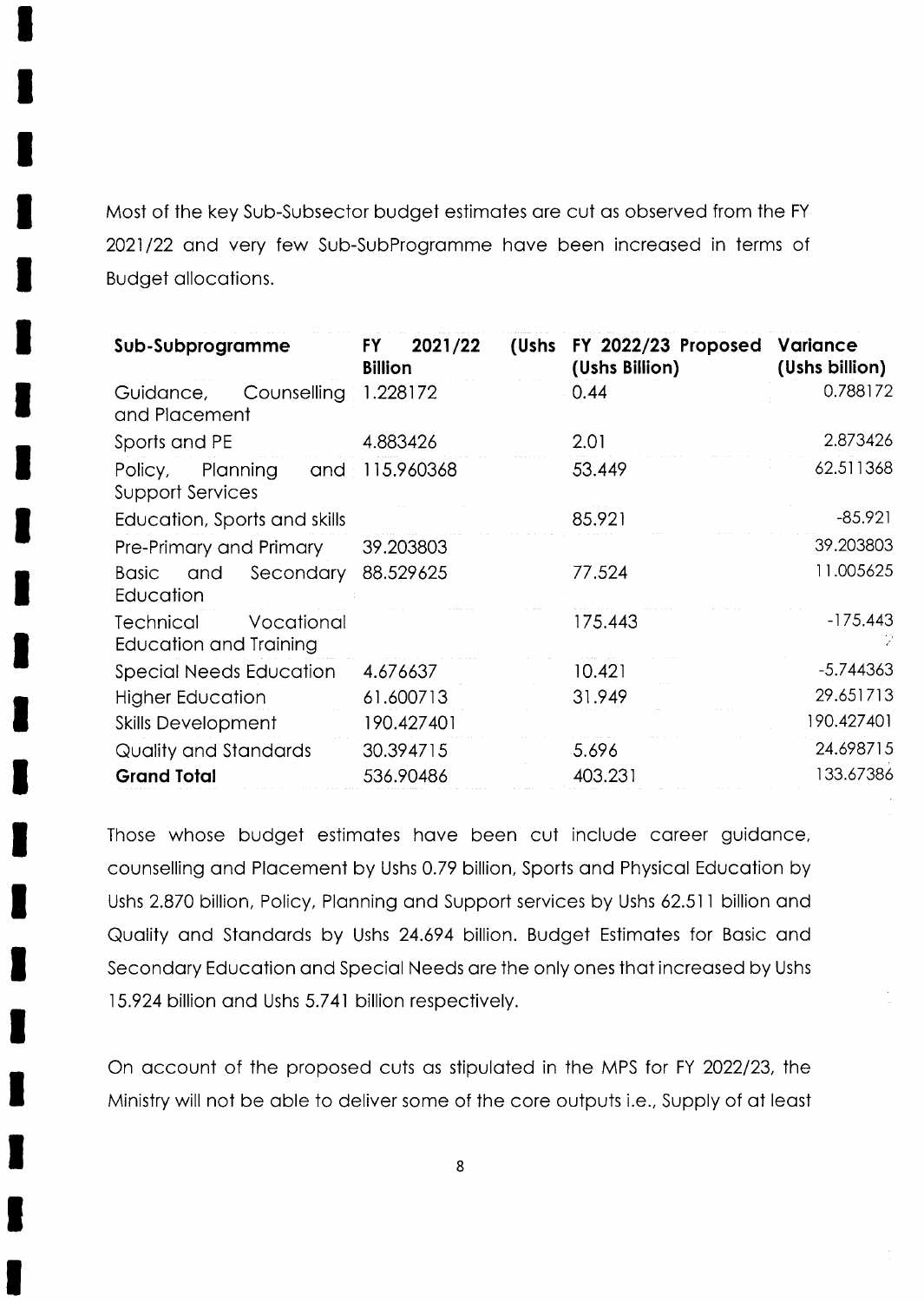Bm books for EGRA Primory Secondory ond TVET, specificolly for 53 ond 54 under the LSC ond moteriols for SNE leorners. However, be it noted thot the Auditor General in the report to Parliament for the FY ended 30<sup>th</sup> June 2021 observed that Ushs 23 billion thot Government releosed through Ministry of Educotion ond Sports for printing of home study moteriols to focilitote home leorning during the Covidl9 lockdown wos not utilized for the intended purpose. This foilure to procure the study moteriols by the district wos due to the condition issued by the Ministry not to spend the money thot wos olreody on the occount until instructed to do so. At the time of writing the obove-mentioned report, the Auditor Generol observed thot the home study moteriols hod not been printed ond the funds were either

used or lying idle on the schools' bonk occounts.

It is therefore odvised thot Government through the MoES olwoys provides timely guidonce ond coordinotion in such events thot require urgent government interventions.

#### Other Issues to note:

Government relies more on externol finoncing where on overoge occording to data by the Ministry of Education and Sports' vote performance reports for different financial years (FY 2020/21 - FY 2026/27 estimates), External Dev. Finoncing overtime exceed domestic finoncing by 27.3%. Though government estimates that by the end of the financial year 2026/27, government will be relying only on domestic finoncing for the Ministry of Educotion ond Sports, this seems not procticol bosing on the post record os it moy be seen in the figure below: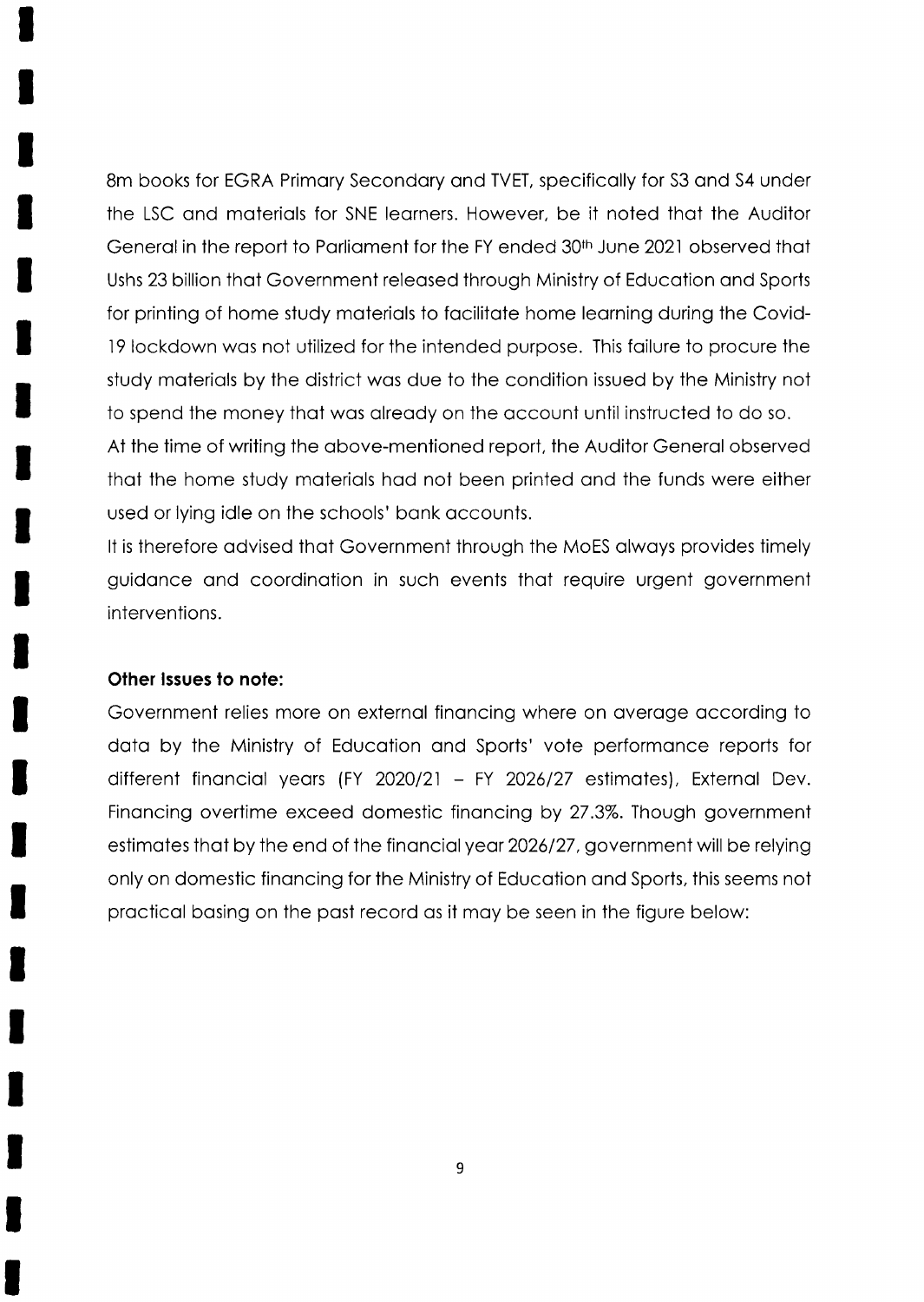

#### Source: OLOP

In addition, both external and domestic financing basing on NDPIII are expected to decrease over the course of NDPIII as the major infrastructure projects gradually come to a completion. The observed external financing unstable behavior is due to the fact that most external financing come from concessional project loans.

#### **Human Capital Development Comparison**



# Trend in Budget Allocation for MoES vs Human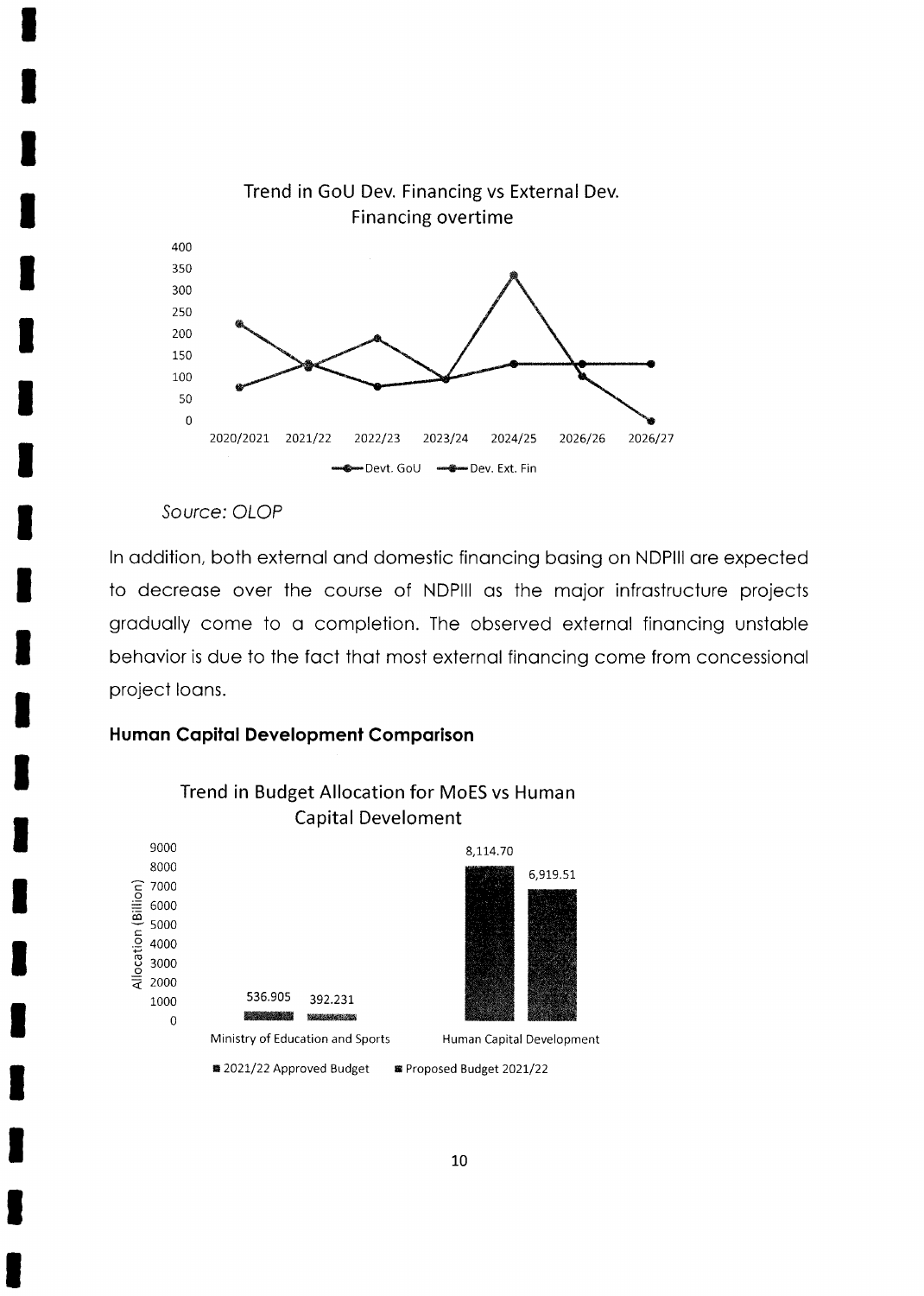#### 2.2 Alignment with NDPlll

Ushs 2,369.2513 billion was estimated and allocated for the Ministry of Education and Sports for FY 2022/23 in NDPIII PIAP. Only Ushs 403.231 billion budget is proposed in the FY 2022/23 in the Ministerial Policy Statement thereby creating a finoncing gop of Ushs I ,966.02 billion. This is very likely to cost the plon.

Therefore, it will be necessory to decide whether to revise, postpone or concel lower priority activities since action plans should be drawn up with the MTEF and be linked to the notionol budgetory processes to feed into onnuol budget preporotion ond oversight.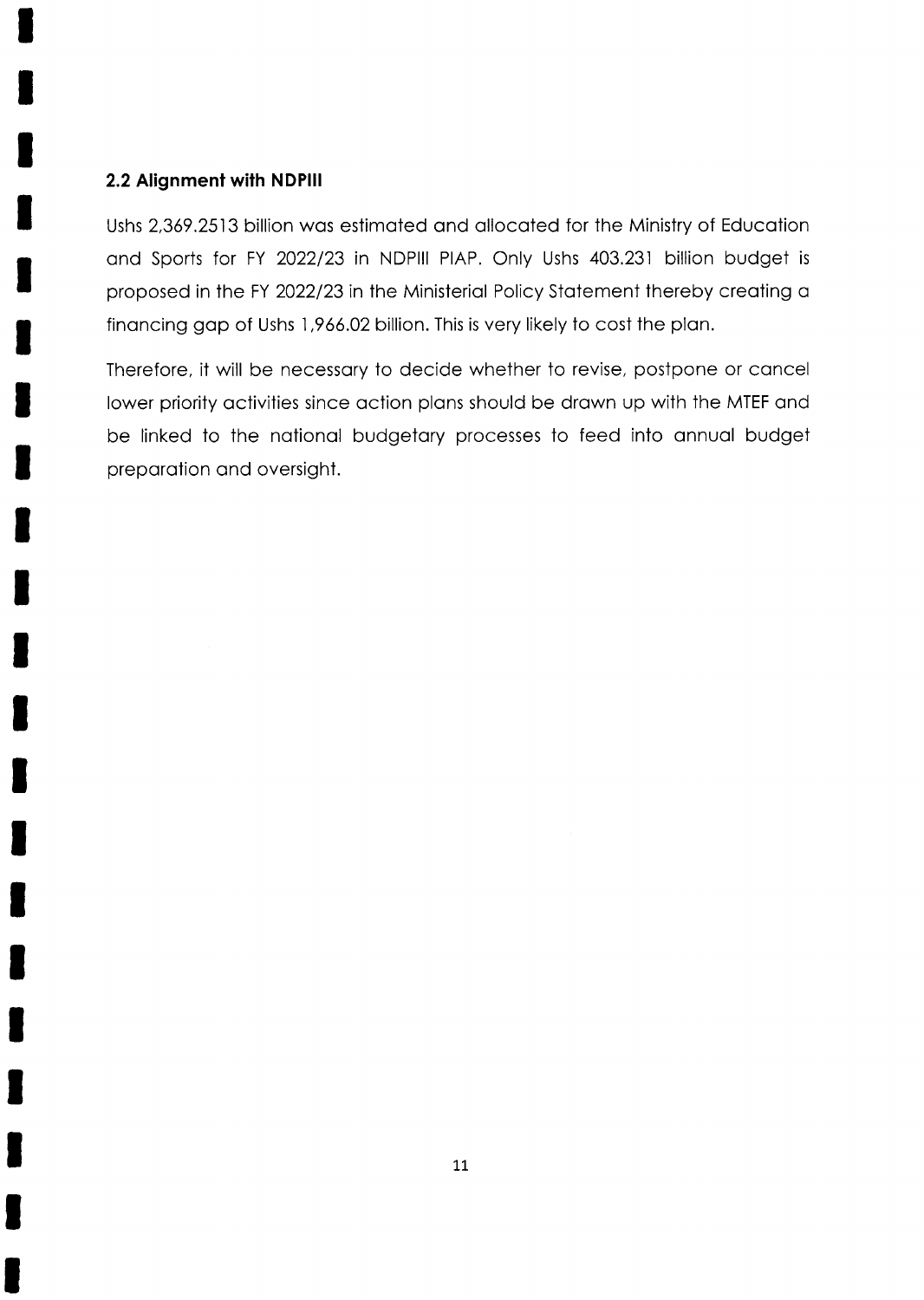#### **CHAPTER 3: EMERGING ISSUES AND PROPOSED ALTERNATIVES**

#### 3.1 Inadequate capitation grant

Government provides 10,000 shillings for each pupil under the Universal Primary Education (UPE), 41,000/= for students in O level and 85,000/= for A level students under USE/UPOLET Capitation.<sup>2</sup> This capitation grant is meager and to make it worse, this grant doesn't come in time. In the past, the ministry would send the money directly to schools but in the last financial years, it sends through the districts leading to delays.<sup>3</sup>

According to data by the Ministry of Education and Sports<sup>4</sup>, 7,704,224 pupils enrolled for UPE in the current FY 2021/22 and basing on the UPE Annual capitation Budget of UGX 148,592,328,243 for the same financial year, each pupil would have gotten a capitation grant of UGX 19,287.1246 and UGX 184,441.032 for USE/UPOLET which is not the case as calculated and shown in the table below when the money budgeted for is fully spent.

| <b>Capitation Annual Budget</b> |                                 | <b>Enrolment</b> |                          | <b>Amount for each Pupil/Student</b> |            |                             |
|---------------------------------|---------------------------------|------------------|--------------------------|--------------------------------------|------------|-----------------------------|
| <b>UPE</b>                      | <b>USE/UPOLET</b><br>Capitation | <b>UPE</b>       | USE/UPOLET<br>Capitation | <b>UPE</b>                           | <b>USE</b> | <b>UPOLET</b><br>Capitation |
| 148,592,328,243                 | 137,396,949,115                 | 7,704,224        | 744,937                  | 19287.125                            | 184441.032 | 184441.032                  |

Source: Ministry of Education and Sports, OLOP

A case in point, Ibanda PTC did not receive capitation funds for term II 2019 amounting to Ushs 90,919,333<sup>5</sup> and it was reported that the MoES sent these funds

<sup>&</sup>lt;sup>2</sup> Sectoral Committee on Education and Sports, FY 2017/18. Report on the Ministerial Policy Statement and Budget estimates

<sup>&</sup>lt;sup>3</sup> Sectoral Committee on Education and Sports, FY 2017/18. Report on the Ministerial Policy Statement and Budget estimates

<sup>&</sup>lt;sup>4</sup> Ministry of Education and Sports, 2022. Summary Grants by LG FY 2021-22

<sup>&</sup>lt;sup>5</sup> Ministry of Finance, Planning and economic Development, 2020. Education and Sports Sector Annual Budget Monitoring Report financial year 2019/2020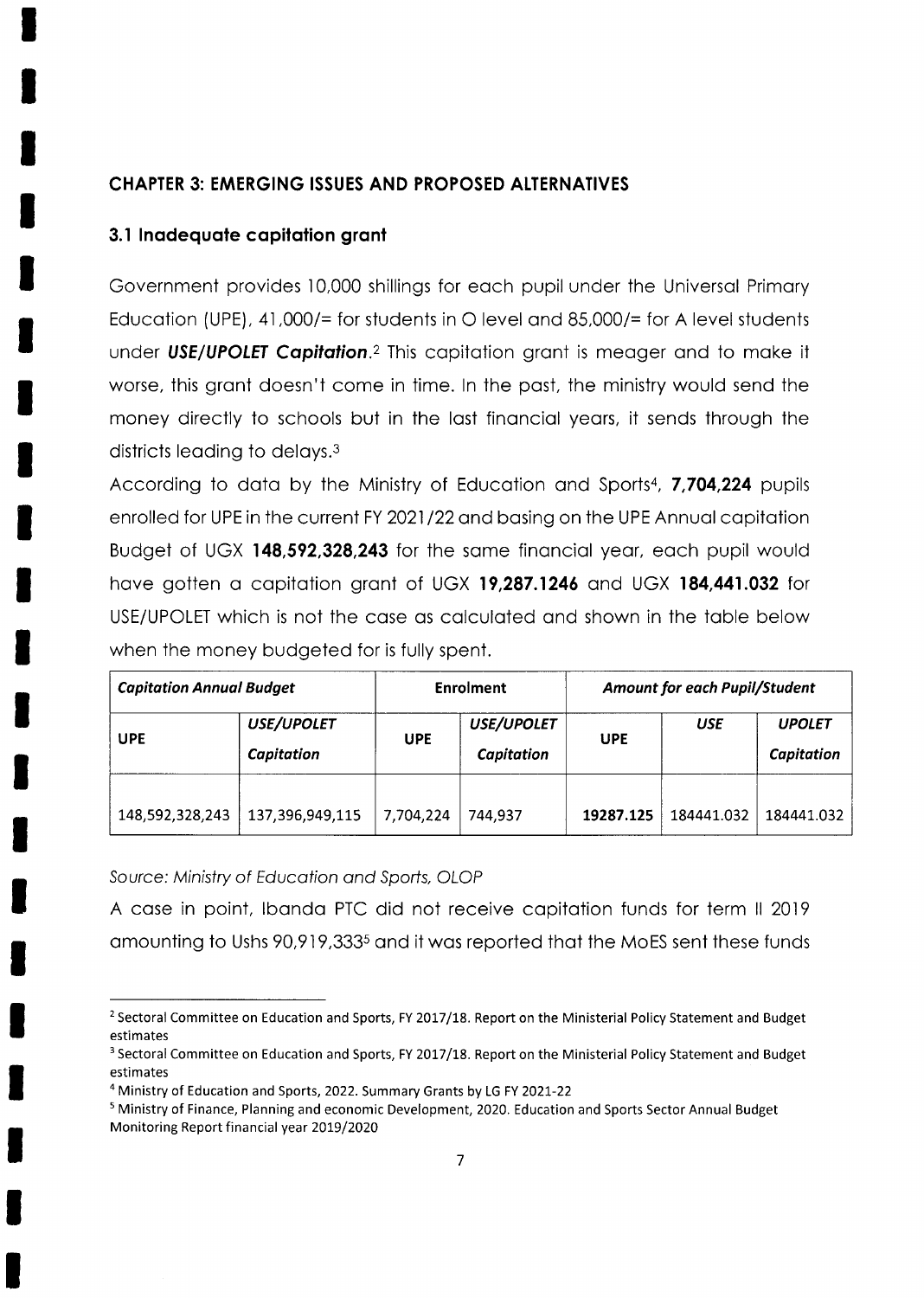to the Municipal account without informing the accounting officer<sup>6</sup>. This similar incident cuts ocross ond it is ottributed to non-receipt of copitotion funds. This contravenes with section 16(1) of the Public Finance Management Act, 2015 that requires on occounting officer to prepore ond submit to the secretory to the treosury every three months, on expenditure commitment report indicoting the octuol ond forecost commitments qnd cosh position.

There is also a huge disparity between what is released, required and what is allocated. For instance, irrespective of population and size of schools, a uniform annual grant of Upe - Fixed Minimum Cost Budget (@1,350,000)<sup>7</sup> is allocated to coter for fixed costs. Foilure to oddress such issues will leod to continuous stognotion of government owned schools, ineffective teoching & leorning ond of course; stolled quolity of educotion in the country.

#### 3.1.1 Possible Allernqtive: Educotion Finoncing

Identify and adopt sources for funding education. Available literature<sup>8</sup> suggests that the policy of Government funded education is not the only available option for ottoining Universol Bosic Educotion. lndeed, studies in Tonzonio, Zimbobwe ond Kenyo oll suggest thot for countries in their cotegory, governments olone ore definitely not in a position to finance any meaningful budget for free and universal educotion.

Adopting different sources for funding i.e., flat grant model, which is the oldest, simplest and though most inequitable method of financing education; foundation plan which guarantees a minimum annual expenditure per pupil for all schools in the state irrespective of local taxable wealth; power-equalizing plan which is being odopted by most stotes where the stote poys o percentoge of the school

<sup>6</sup>ibid

<sup>&</sup>lt;sup>7</sup> Ministry of Education and Sports, 2022. LG-Supplementary-010222.xlsx

<sup>&</sup>lt;sup>8</sup> Benedict Osei-Owusu, Eric Twum Ampofo and Robert Ampomah Article · January 2020. Capitation Grant Policy and lts Effect on Students' Enrolment: A Survey of Junior High Schools in The Ashanti Mampong Municipality of Ghana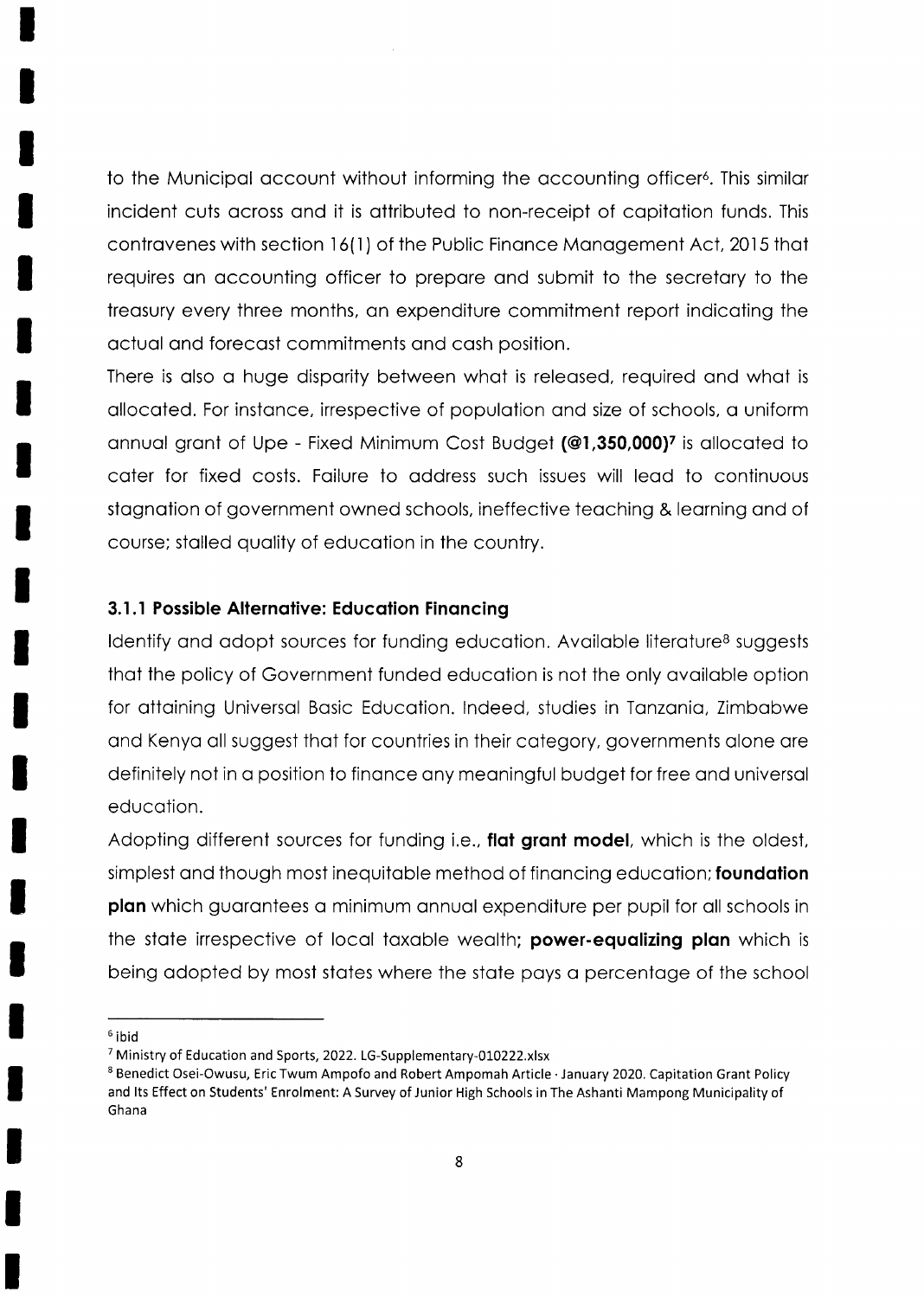expenditures in inverse ratio to the wealth of the district and finally the weighted pupil's plan, where pupils are weighted in proportion to their special chorocteristics such os hondicopped, disodvontoged, or doing o speciol Programme such as vocational or bilingual to determine the cost of instruction per pupil ond they receive funding occordingly.

This is oimed of finoncing on economic octivity of the government to provide ond monoge necessory resources for sotisfying the educotionol needs of the people in order to deol with the two moin issues regording fund flow ond utilizotion to avoid a scenario like that observed by the Auditor General through his report to Porlioment for the FY ended 30th June 2021 where he observed thot the home study materials which Government through MoES released of UGX 23billion for printing of home study moteriols to focilitote home leorning during the COVID l9 lockdown hod not been printed ond the funds were either used or lying idle on the schools' bonk occounts becouse the districts were odvised to send the money to the school bank accounts with a condition that they should not spend until instructed to do so.

#### 3.2 School coding and aid grants

According to o poper provided by the Ministry of Educotion to the Committee on Educotion of Porlioment titled, "fhe infrosfrucfure priority lisf for Minisfry of Educofion ond sporfs" by gront oiding/coding, Government only provides wqge ond copitotion gronts (non-woge) to toke over either o community owned /NGO owned or faith-based school and for a Government school to be eligible for the school grant aiding/ coding, it must have a certain standard of structures and the land on which it is, should have no encumbrances since there is no compensation involved.

However, most of these Government schools have dilapidated structures i.e., dire state of classroom block for Naama Junior Primary school in Busimbi Division, Mityono District, dilopidoted structures of Kyokoromoto Primory School in Kyenjojo District, Bunyenyo Primory, Mirombi Primory, Kisojo Primory, Kosoto Primory,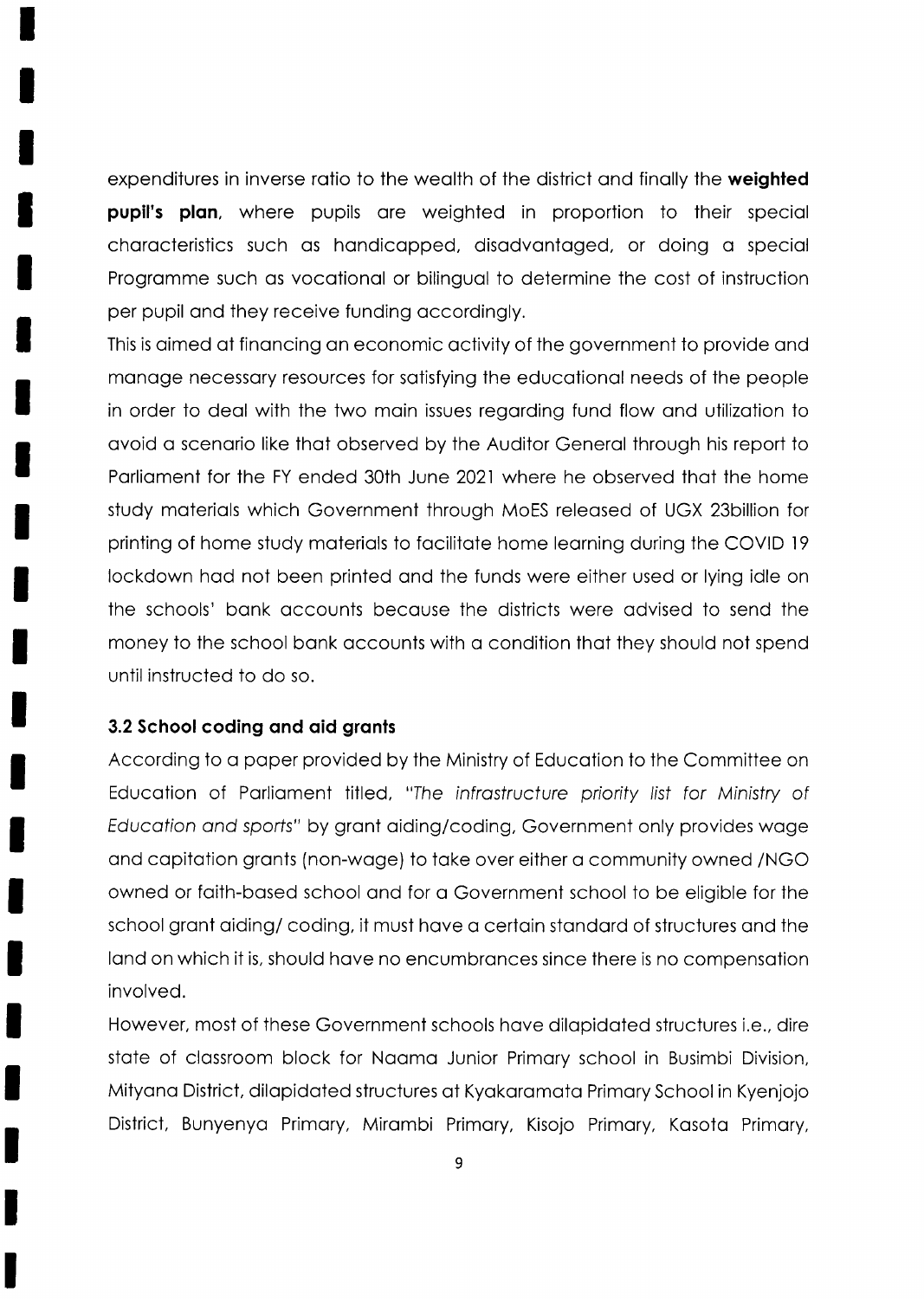Misonvu Demonstrotion, qnd Misonvu Speciol Needs Educotion Unit in Bukomansimbi district; mention but a few and the land on which they are have issues<sup>9</sup> making it almost impossible for some of these schools that need a face lift to moke it to the infrostructure priority list. lt is in such situotions where you will find thot o whole district hos not hod o school enlisted for coding. According to doto available based on the mapping exercise which was conducted in 2015; there are 12,512 parishes of which 1,917 parishes representing 15% of all parishes currently don't hove o public primory school. 605 schools whose requests to join gront oid hove olreody been received by the Ministry, ore likely to miss out ond this will stoll foster occess to leorning.

#### 3.2.2 Possible Alternative: Ease supply-side constraints to education.

Copitotion Gront ond School Feeding Progromme eose the demond-side constraints to education. However, in order to improve the quantity and quality of educotion, it requires thot policy oddresses both demond- ond supply-side constraints of education by providing more and timely textbooks, classroom blocks, trained teachers and many more in that category. According to a study thot wos conducted in Molowi by USAID, this mode will increose desire for enrollment ond will outomoticolly see the rotio of pupils to clossroom increosed to 119:1, the ratio of pupils to teachers also increased to 62:1 and the ratio of pupils to text books increosed to 24:1 creoting o vocuum for increosed demond for odditionol clossrooms, demond for odditionol teochers, demond for odditionol textbooks ond other teoching ond leorning moteriols ond revision of the copitotion gronts hence more results ond development of the sector. When classes become overcrowded and when the meager resources provided through fees to schools (usuolly for leorning moteriols) ore no longer ovoiloble, the

<sup>&</sup>lt;sup>9</sup> Parliament of Uganda, 2015. Report of the Select Committee Inquiring into The Takeover of Land Formerly Belonging to Public Schools in Kampala Capital City Authority (KCCA)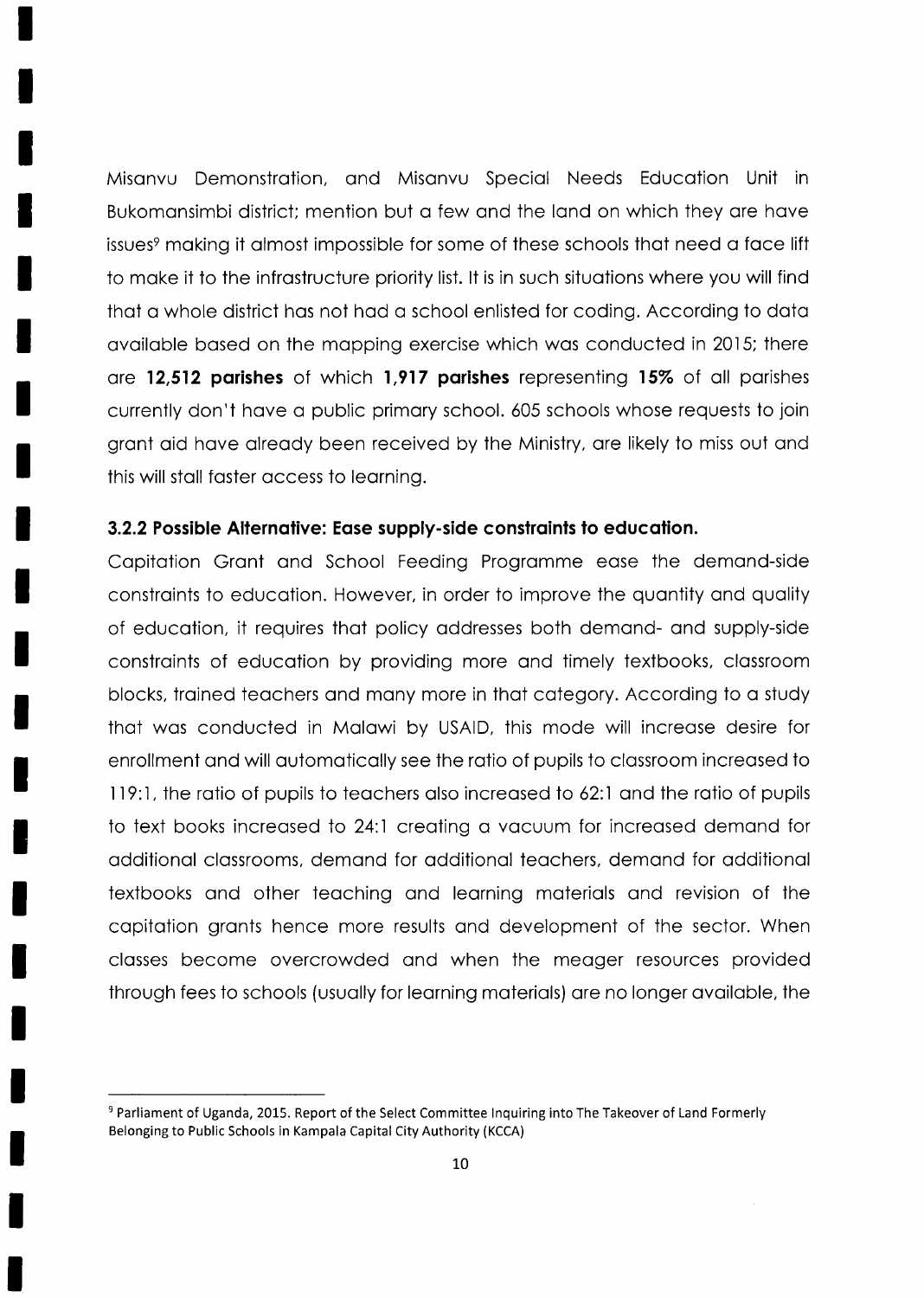result can reverse hard-earned gains and de-motivate teachers, parents and students leading to low quality education.

#### 3.3 Science teacher salary increment

On August 24/2021, Government announced that the cabinet had passed a resolution to increase salaries of scientists<sup>10</sup>, including STEM teachers (those who hold bachelor of science with education, bachelor of science and post graduate diplomas in education) whose salaries would shoot to a range of 3-4 million monthly in the 2021/22 financial year. Government claimed that the proposed salary enhancement was in line with the National Development Plan III (NDP III 2020-2025) the NRM Manifesto of 2020-2026 whose and successful implementation hinged on science and innovation. This was however not welcomed by the general public and most especially the teachers of humanities claiming that the proposition was discriminative in nature.

Article 40(1)(b) of the Constitution of the Republic of Uganda require that Parliament shall enact laws to ensure equal payment for equal work without discrimination. Going forward with such a proposal will automatically contravene with the right to economic rights given by the Constitution of the Republic of Uganda.

3.3.3 Possible Alternative: Increase salaries for both science and non-science

teachers. This can be done by developing well devoted thorough research aimed at preventing creation of confusion that is likely to arise from the discriminatory plan of the government.

Much as research has confirmed development of science and technology as the only way to go in the 21st century<sup>11</sup>, it be noted that science cannot exist in isolation. It is therefore discriminatory in nature to award one side and neglect the

<sup>&</sup>lt;sup>10</sup> Minister for ICT and cabinet spokesperson, Dr. Chris Baryomunsi while addressing the press at the Uganda Media Centre on Tuesday, 24th August 2021.

<sup>&</sup>lt;sup>11</sup> A new approach for science Education for the 21st Century, article by Andrew Colgoni and Carolyn Eyles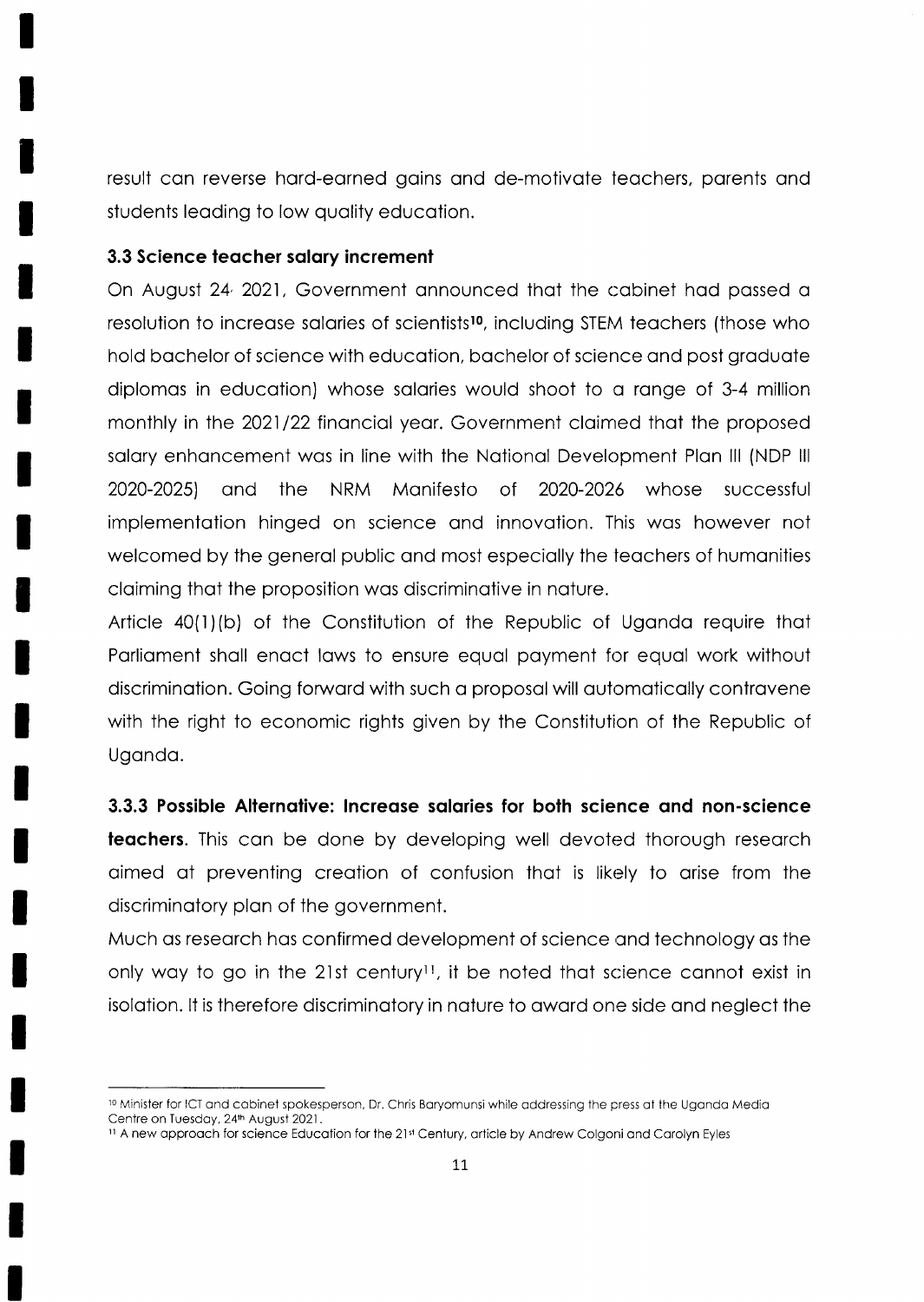other, leading to poor performance and general demotivation for the teachers who will be left out.

A leaf be borrowed from our history where in the 2018/19 budget, salaries of science educators was doubled to 2.2 million shillings monthly and to1.7 diploma holders for straight 2-3 months depending on the location of the teachers<sup>12.</sup> This was however done without the consultation of the stake holders and it eventually bockfired leoding to the forced refund of these solories. During the some period, UNATU vehemently opposed the move citing principles of fairness<sup>13</sup>. This is the some mistoke government is repeoting os though they leornt nothing ond forgot nothing.

#### 3.4 The Technical Vocational Education and Training (TVET) Policy 2019

Whereas the TVET Policy 2019<sup>14</sup> was put in place on 14th January 2019 by Government of Ugondo for effective technicol skills, enterprise leoding to selfreliance at family level, increased productivity, profits and higher incomes of the nation, this policy continues to be implemented without "monitoring and evaluation" framework to support the implementation of the policy in ensuring M & E processes oimed of brood porticipotion of the relevont stokeholders to improve the leorning, performonce ond skill competencies in order to strengthen the connections between findings, decision-making, transparence and occountobility for results in pursuit of proper scrutiny. Among the oreos thot need to be scrutinized include the implementation standards for this policy consequently the legol fromeworks for the four ossessment bodies nomely; Ugondo Nurses ond Midwives Exominotion Boord (UNMEB), Directorote of lndustriol Troining, Ugondo Business ond Technicol Exominotions Boord (UBTEB), ond Ugondo Allied Heolth Exominotions Boord (UAHEB).

<sup>&</sup>lt;sup>12</sup> Uganda's 2018/19 National Budget Bulletin- PWC,

<sup>&</sup>lt;sup>14</sup> Ministry of Education and Sports, 2019. The Technical Vocational Education and Training (TVET) Policy